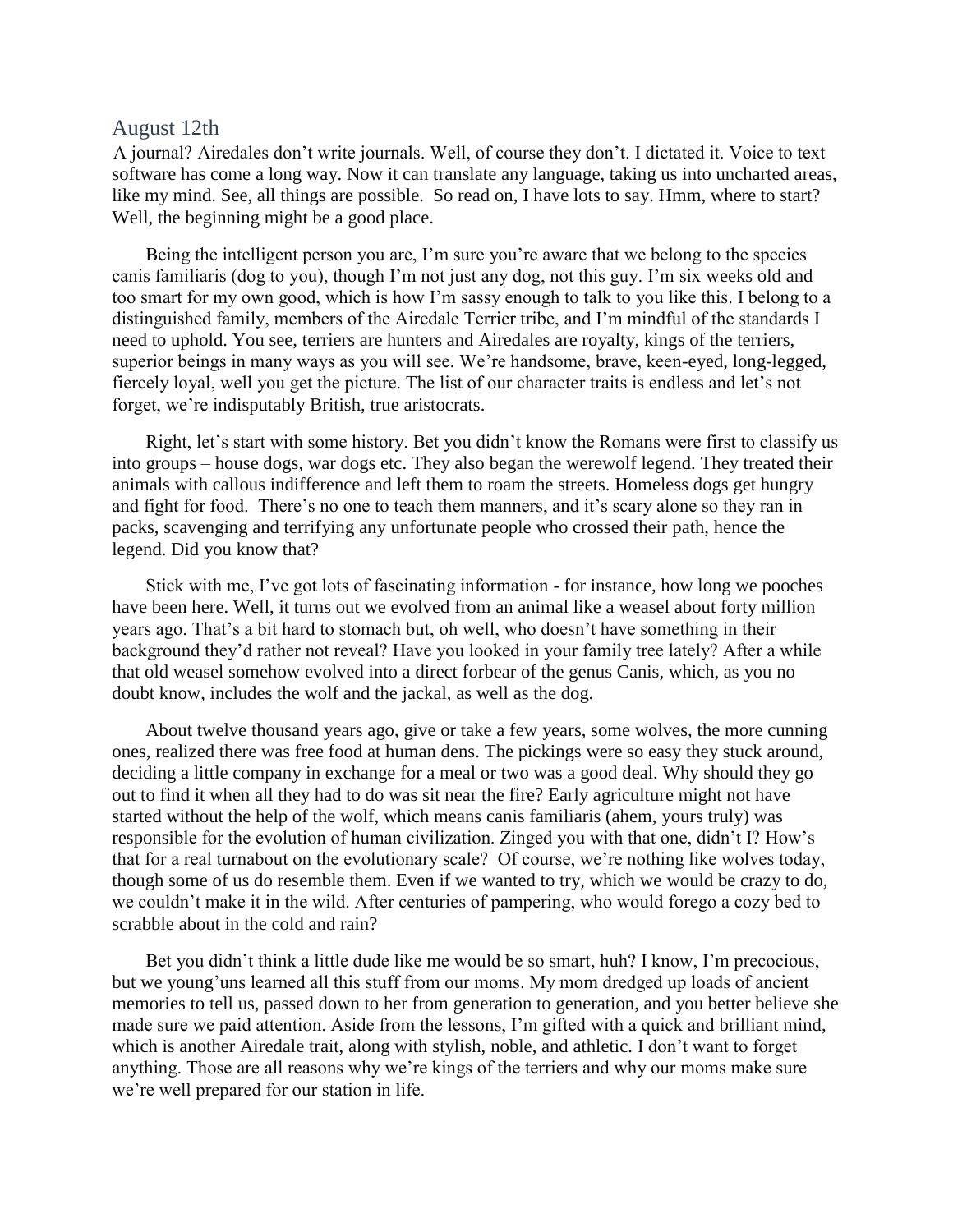Well, back to my name. It's not legally Alf. My birth certificate says it's Yorkshire Lad. Can you imagine people calling "Here Yorkshire Lad, come Yorkshire Lad?" Yeah, right. Why I have a name that is never used, is beyond me, but my pedigree is chock full of champions from dad to grandparents to great grandparents and on down the line, and all of them had fanciful names. Tradition required me to have a formal, fancy name, and as Airedales originated from some place called Yorkshire in England, it's no doubt the reason this one stuck. I later found out my new leader, Anna, was born in Yorkshire and her grandfather's best pal was one of the earliest Airedales. That gave us an immediate bond and me an aristocratic pack. Fitting, don't you think? I'm honored such an important ancestor is connected to my family.

So, no Yorkshire Lad; Alf suits me much better. Someone named me after an old, and I mean old, TV character from way back, an alien, whatever an alien is, because I look and act just like him. I don't know about that but I like Alf okay, though it wouldn't look too good on paper amongst all those other double-barreled handles of my snooty forbears. I must be a throwback to somewhere as I can't imagine spending my life prancing round a ring and being bathed and brushed and cossetted all the time, just to get a CH (champion to you) in front of my name. Yuck. There must be much more fun to be had, like playing in the mud and chasing squirrels. Besides, I already know I'm a champion, there's no need to prove it.

Okay, enough history, here's where my story begins. There are eleven of us, six brothers, four sisters and me. We live with mom and various uncles and aunts. Dad, well he comes to visit once in a while, always a much anticipated occasion. We're all in awe of him and while he's a bit aloof, we know he's proud of us. We follow him all over the place, getting underfoot and trying to carry ourselves like him with regal pride. Mom watches over all of us and teaches us stuff. It keeps her busy, I can tell you.

I'm the last born and as a result, the smallest of the bunch. I refuse to consider the word 'runt' since in my case, small is temporary. Arriving last was just the luck of the draw. Mom's milk is available on a first come, first serve basis and there are more of us than there are places to get it from, so my place last in line was established at the outset. Outweighed by everyone else, getting enough fuel to catch up is difficult to say the least, but starting out at the bottom doesn't mean I have to stay there. I'll fight for my place later when I'm stronger.

In the meantime, when the dinner bowl rattles we all race to get to it first. My bigger siblings don't cut me any slack for my size. I run as hard as I can, but my legs are shorter and I'm always last to arrive. I'm lucky if anything is left by the time I've fought my way through the crowd. I try all kinds of tricks to anticipate the dinner bowl before it rattles. I keep my eyes peeled and I'm always first to savor the mouth-watering aroma as it comes wafting into my nose. It smells so good I can taste it. You know how the aroma of roast lamb makes you salivate, right? Well, that's exactly it, lamb and apples and sweet potato all mixed up with gravy. We don't smell just dinner, we smell each individual ingredient, making for a sensory overload you guys couldn't match. It's fun to anticipate some new and different morsel instead of just the same old thing. Yum, and we can't be fooled. You might drink a milkshake and think it tastes like chocolate but, in fact, it's made up of vegetables. You could never fool an Airedale that way.

Once in a while, through sheer cunning I do get there first, but not by enough to make any difference. The rest of the gang always thunders right behind trampling me without a second thought. I squirm and worm and wiggle my way to the food against these heavyweights. I would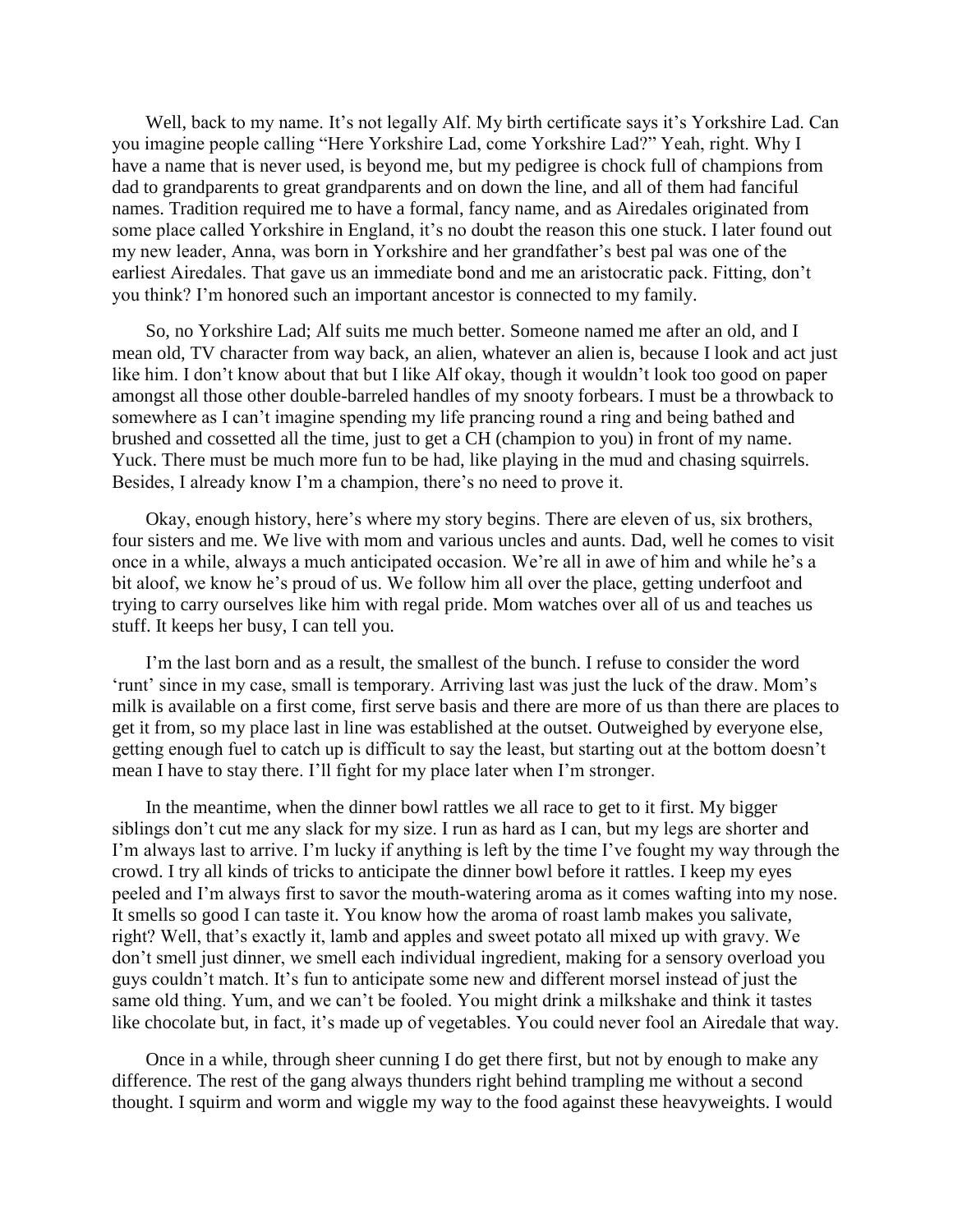get hurt if they weren't all pudgy and soft from eating my food, unlike myself, the lean and mean edition. They shove and jostle me at every opportunity, but I endure it to get as much food as possible so I'll grow big like them. I push back, of course, but they don't even feel it. Sometimes I even get squeezed underneath or between two big bodies. Mealtimes are not pleasant and I learned early that life is tough.

Mom doesn't help either. She's not around when we eat and she has no patience with snitches, so I've learned to ignore the trampled toes and the bruises. Every day I hope things will be better but sometimes it's too much and it gets me down. That's when I just lie at the back of the pack, my head on my paws and watch, wondering why I'm not like them. The humans always know when this happens and offer help. They give me some food on my own which gives me a chance to eat in peace without one of the others poaching my portion. On those occasions I savor each bite, tasting each item instead of sucking it up in one huge gulp. I'll be big as them soon, maybe bigger if I work at it. It's no fun being picked on just because you're smaller. It's a very unAiredale-like trait, even in my sisters who, though I refuse to admit it, can also sit on me. Bullying is not in the book of Airedale etiquette; anyway, enough of that.

It's a good place, home. We live in the people house at night in our own room and we each have a soft bed. They're arranged in a spiral so we can sleep close together like we did when we were younger, all on top of each other intertwined like a nest of snakes. A thick dark carpet on the floor protects us from falls and the walls, painted blue as a summer sky, make it feel like daylight. We have a big pile of toys too; tug ropes and balls, squeakers and plush cuddly ones. I like the giraffe best, but whenever I get hold of a toy someone else always tries to grab it from me and it ends up in pieces, stuffing flying everywhere. That's how I learned to dismember my toys. The stuffing makes good eating.

In good weather we stay outside where there's more room to play. The grass is quite long in places, good for hide and seek. Huge old oak trees, planted so close they almost touch, keep us shaded from the sun. Bushes with sharp, dagger-like thorns screen out a more tempting landscape and dissuade us from venturing further. Outside we play in a huge cage where our people can keep an eye on us, but sometimes we're allowed in the large garden. Our humans know it's safe there because a big wall surrounds the boundary so there's no fear of getting lost. Then it can take ages to find us, ten little pudgy guys and one skinny one, all rambling out in different directions, searching for mischief, and finding plenty of places to investigate. I still haven't seen all of it and I know there's much more. Once, our human pack leader took me to the vet, and I discovered a different world exists outside our back yard. The first trip petrified me, so I didn't see much except the inside of the vet's house, but I'm older now and know what to expect.

Playing outside gives us more room to sort out the order of the pack and a lot of sorting goes on. Wolf packs have a top male and female pair, a second in command pair and so on down the line to the lowliest of the low and everyone has a job. Dog packs and dog-human packs are similar, but we dogs can change our status by winning little battles in stages. It's not an all or nothing thing, thank goodness. We each try to dominate the other through various ways, pouncing on each other, standing up on shoulders, play-biting in a mock attack, boxing and body slams, to name a few, and while I'm not winning any of the bouts yet, I get in tons of practice and I'm learning the weak spots. It won't be long now before I move up the ladder.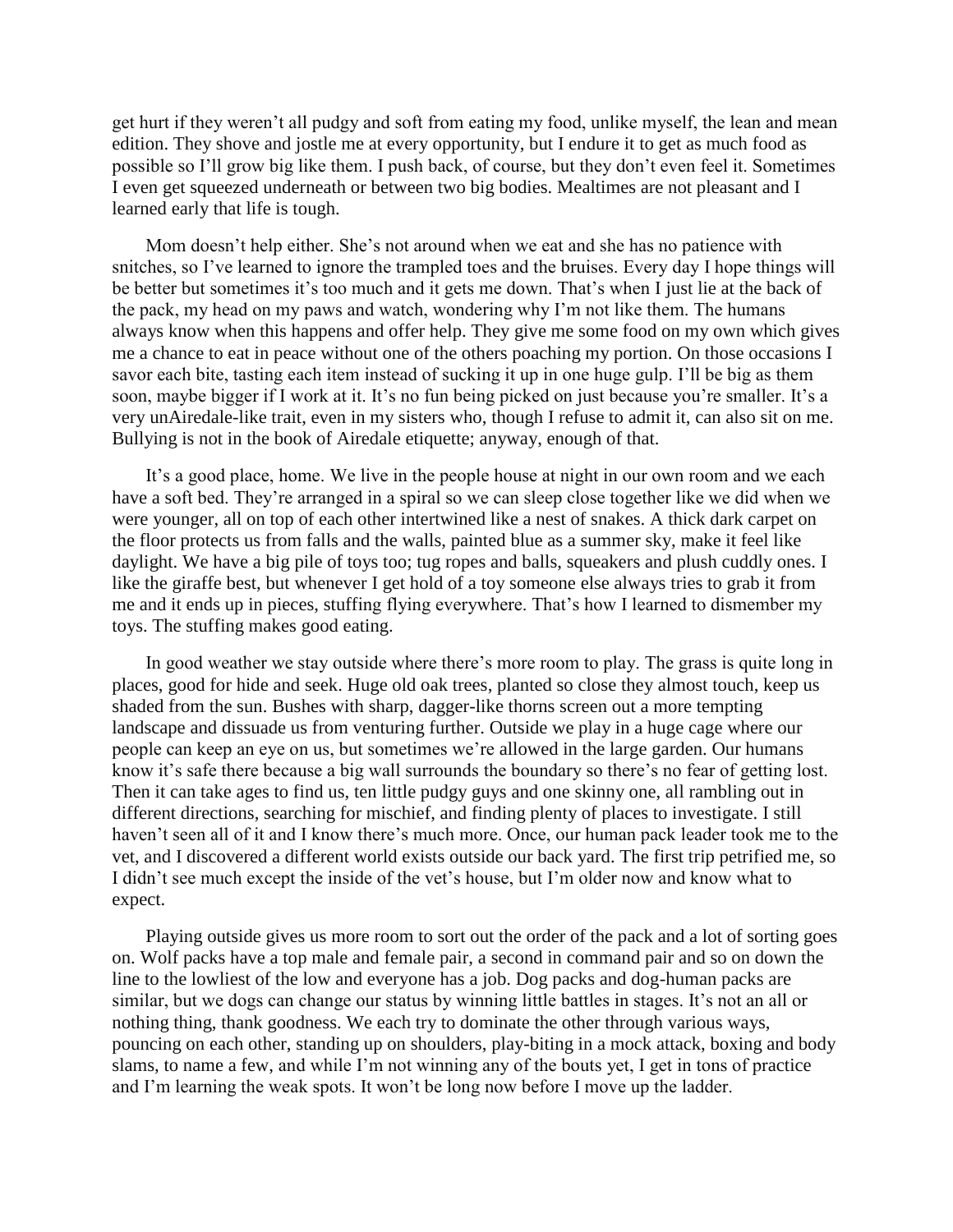Diane (she's our human pack leader,) sometimes takes me to the place where she spends her days, workplace, she calls it. When this is going to happen she comes in wearing her work clothes and gets down on her knees pushing her face close to inspect us, her small, square eyeglasses sliding down her long skinny nose. Everything about Diane is skinny. Very tall and thin she looks like a walking skeleton with clothes on and she always wears long narrow skirts and fitted cotton tops which accentuate her thinness. Short, mousy brown hair frizzed out to the shape of a helmet completes the appearance of a dandelion. You'd think someone like that was short on strength but you'd be wrong. Diane has large knobby hands and can pick up Mom, or heft huge bags of feed as if they were puppies, and she wears clumpy boots on her big feet. Shortsighted as she is, putting her face close to ours is a necessity when deciding whose turn it is to accompany her. At our age, we seem identical and most people can only tell us apart by the different colored collars we wear. Not having met many people I didn't know Diane looks odd, nor do I care. Dogs don't care about appearances. She is kind and loves us and those big hands and long knobby fingers are deceptively gentle. She points those fingers at us, moving from one to the other until she decides who will go.

On my first visit, pumped with pride at being chosen, and secure in the knowledge that Diane would protect me from anything bad, I didn't hesitate in my eagerness for new experiences. Curiosity bursting from every pore, I wriggled for Diane to put me down as soon as she walked in the door. Right away I spied a handsome little fella across the room. About my size, he had black hair and brown paws, a hint of a puppy tummy and the edges of his ears were blonde, as was the tip of his tail. The hair on top of his head was a bright russet red. *That's funny, just like me*. I ran over at full tilt, eager to make friends, skidding to a halt on my butt a hair's breadth before my nose smashed into the wall. *What magic is this? Why can't I touch or smell this guy?* I stared at him again and cocked my head in puzzlement. He cocked his head. I sat down and scratched my ear. He sat down and scratched his ear. It took a while but the bone did drop. The handsome stranger wasn't a puppy, he was me, and I couldn't help but gaze at myself again. *Hmm*. I always thought I was a handsome devil, now I knew for sure. I had never seen myself before and was captivated, pleased to find myself much better looking than any of my siblings. Perhaps that's why they were so mean to me. They were jealous. Mesmerized by myself I continued gazing, hypnotized, until Diane chortled and I turned round to find several people laughing. *How dare they entertain themselves at my expense, and find me funny? Was everybody mean?* Embarrassed, I pretended not to be hurt and stalked away in as dignified a manner as I could manage, head high and tail erect.

What a time that was at the workplace. People kept coming in the front door, I mean a lot of people, all day, and they rushed right over to coo and fuss over me. People are huge to a small puppy and some are much bigger than others and can be very intimidating so I behaved with wary politeness, ready to scoot at the first sign of a problem. All this attention quite exhausted me, and then there were the little people. They could be mean, mostly the boys.

Two of them were trouble from the start. While the big people were busy talking to Diane, these two edged away from the grownups, nudging each other and pointing, sniggering behind their hands as they bullied a younger child until he cried. That's when the fat one spied me alone in my corner and trotted over pointing and laughing. His face was covered in ugly, oozing zits and his spiky hair made him look like a hedgehog.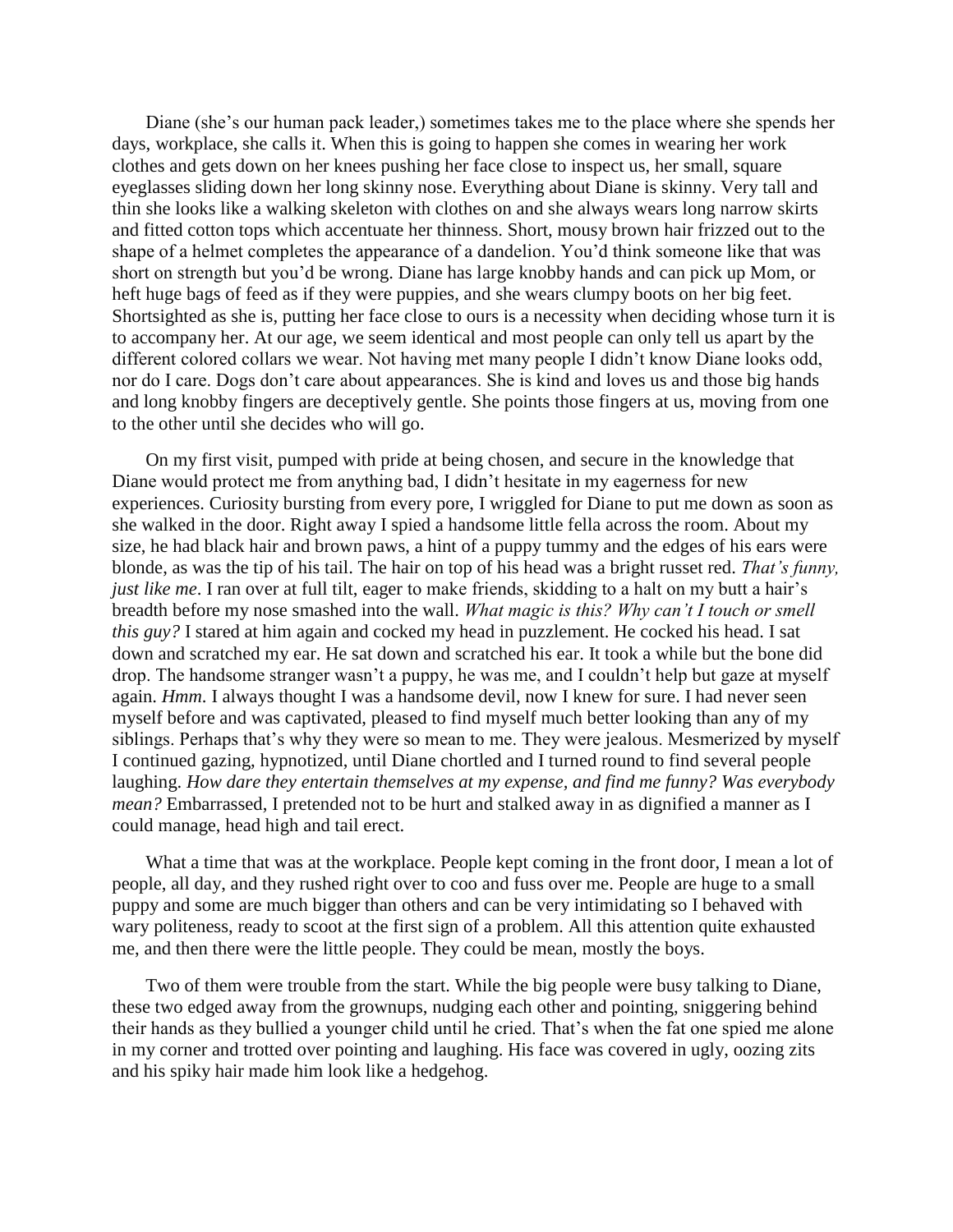With practiced slyness he placed himself between me and the rest of the room, his pudgy body big enough to block mine from view while he tormented me. The two of them pulled my tail and poked me with their fingers when no one was looking. The smaller boy's pale skin turned pink with delight and his cold squinty eyes lit with malicious joy whenever he made me squeal. Then he would suck on a wisp of his long, almost white hair, fine as a cat's. When he thrust his face close to mine his pale eyes bulged behind his glasses like a bullfrog's.

Caught, helpless between the two of them, I ached to bite that big pale nose jutting out so close to my mouth. Instinct stopped me. I knew what would happen if I hurt them. Except for the thick black frames of his eyeglasses, the second boy looked like a frog in a wig. He was worse than the other one. He looked at me as though scrutinizing a bug, trying to decide which wing to tear off just for fun. I tried hard not to yelp and give them a reason to poke me again. No such luck. They kept it up and it hurt. It hurt a lot. I'm an Airedale and we don't recognize pain but I'm also only a little guy and my bones are still soft. They pulled my hair *oww* and while one boy yanked on my tail the other poked me in the ribs or jabbed a finger at my face, his own face scrunched up with glee. *Ouch, my tail, they're pulling it off, oh, it burns and my side feels all tender and bruised. It makes me jump when they touch it. Don't do it again, nooooo*. This was too much and I lost my cool. If this kept up they would pull my tail off or inflict irreparable damage. If I can just get my mouth on a fat finger... In my pain I forgot I didn't have much in the way of teeth yet. One of them was getting ready to pull my tail again and I tried to turn and catch a finger but just at that moment another jab in my face curled my toes and made me flinch. Both boys took care to stay just out of reach.

No one took any notice of my predicament so it was up to me to defend myself. Out came my big boy growl and bared teeth, such as they were. I tried my best, twisting and turning, snapping and growling. I even tried barking but nothing worked. I had just learnt a life lesson. Not every human was nice. Defending myself was risky because I might be labeled vicious instead of lovable, and that could alter my future, but still the noise inside the workplace was at such a high pitch no one noticed and the little hooligans laughed harder. To my chagrin my big boy growl came out as a squeak. I tried so hard to be an Airedale but was no match for these two monsters. The more I protested, the more fun they had. That left me with no choice but to bite my tongue and lie still until they grew tired and left me alone. Despair oozed over me. If this went on a serious injury was inevitable.

I came to dread these visits to the workplace and ran and hid from Diane when she came to choose one of us. She had no clue why I worked so hard to be left behind. She got frustrated and grumpy trying to catch me and I knew I had been struck off the adorable puppy list. Then one day a small girl noticed the boys tormenting me. She was a tiny little thing, looked as light as a feather. Thick hair, black as an Airedale saddle, fell to her waist and huge button eyes shone from the brown skin of her little round face. Dressed in pink shorts and a frilly white top she didn't look too threatening, but apparently she didn't know she was tiny because she flew at those two thugs like an avenging angel, hair whipping out behind in her haste to protect me. The tongue-lashing she gave them was a joy to hear. Everyone in the workplace took notice. Quivering with outrage she stood, toe to toe with the big boy. Hands on her hips she leaned toward him trying for face to face but ending with face to chest. This didn't diminish her attack in any way. She stretched up on her toes to reach him better and yelled up at him.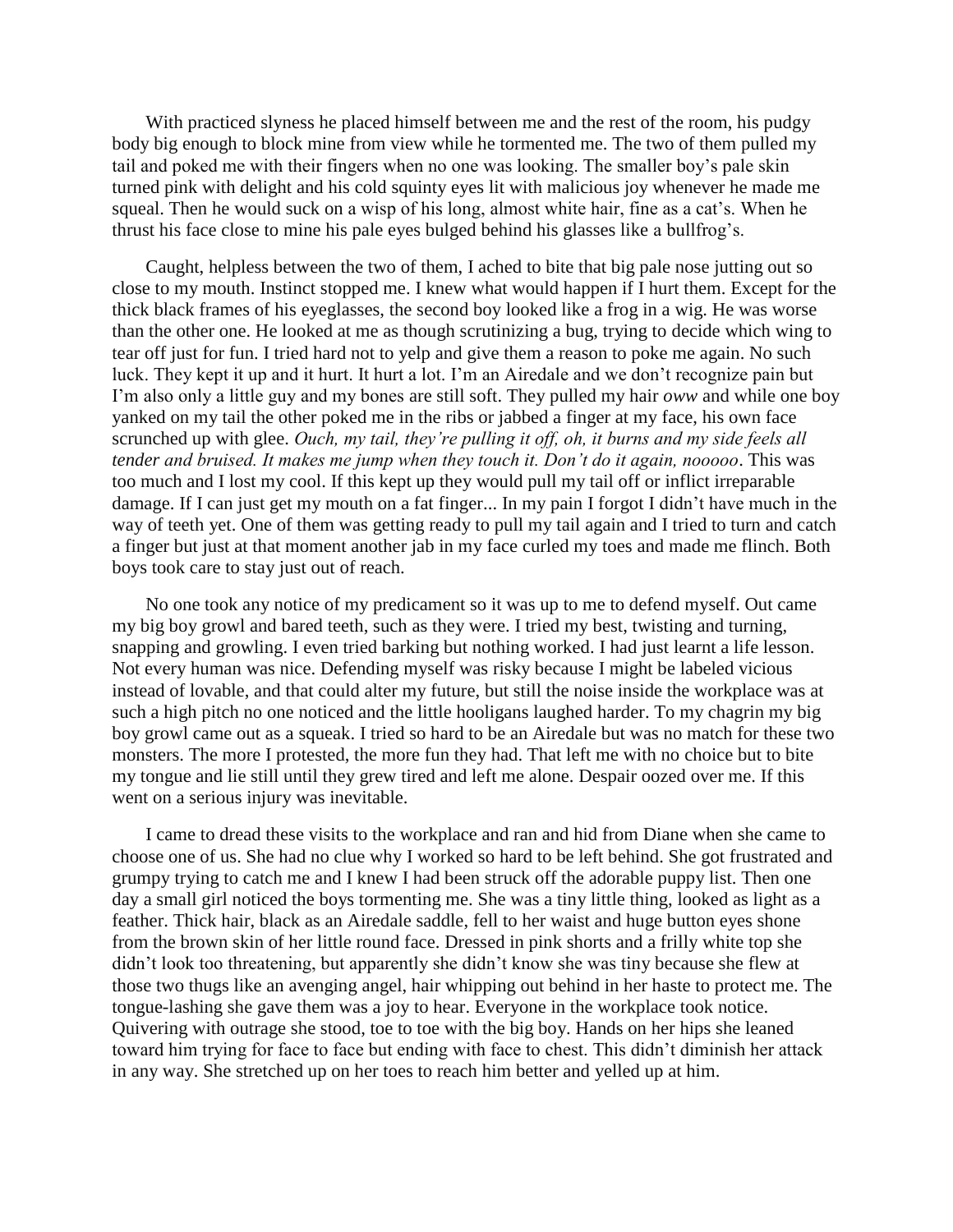"Stop it. Leave that puppy alone you morons. Stop it at once. How dare you hurt a poor defenseless baby.

## *Baby! Who's she calling a baby?*

Where's your mother?" She grabbed at them, trying to push them away. Of course the boys being much bigger, this had no effect, so my little angel hurtled toward me, shoving in between me and the boys like my brothers heading for the dinner bowl. I bet she could take them all on without breathing hard. Hands on tiny hips she glowered at the two bullies, indignation evident in every taut, quivering muscle. She glared at everyone in the store, eyes sweeping back and forth with the intensity of searchlights, waiting for someone to collect their little darlings. No mothers stepped forward. The gang of two stared at the girl in astonishment, then at each other, shrugged and moved away to find another source of amusement. My pint-sized heroine tossed her head in contempt before turning her attention to me, sprinting over to see if I was all right.

She clucked her tongue and felt me all over with gentle concern, probing for tender spots or bumps. "Poor puppy, did those blithering half-wits hurt you?" She crooned as she stroked me.

I had a little trouble with 'blithering half-wits' but I got the idea and licked her all over and then some, grateful to be free of the little tyrants. She giggled so much everyone else started to laugh. She turned to her mom, dragging her by the skirt over to my corner, yanking on it to punctuate her plea. "Mom, he's so cute isn't he? Can we take him home, please, please, please?"

Mom's bemused gaze switched back and forth between her daughter, Diane and me. Twitching her skirt free of the vice-like grip which threatened to pull it down, she squatted next to my little angel, her face easy to read as it changed first to a concerned frown and then morphed into a wide smile as I sat licking air in her direction. "He's adorable sweetheart, but young puppies need constant care and attention and he will grow into a very big dog in no time. We're away from home a lot and a little guy like him would be miserable by himself."

Storm clouds gathered over sweetheart's little brown face and she opened her mouth to protest when Diane, with the smoothness of long experience, intervened.

"I'm sure you'd take wonderful care of him dear, but Alf is far too young to leave home now. If a puppy is taken from his mother too early it can affect his whole life and you wouldn't want that, would you?"

Sweetheart's mouth closed and a frown of fierce concentration covered her little forehead as she digested this information. Long moments passed as we all tensed before the frown disappeared and her face screwed up in an effort to prevent tears. She tore her gaze away from me and shook her head. "No," she whispered, gaze fixed on the floor, "I wouldn't."

A long conversation followed about the expense and terms of care of an Airedale puppy, which is kind of boring, so I won't tell you here. Suffice it to say my avenging angel and her mother left after that, the little one staring back at me until the door closed behind her. I'll always remember that little girl. Diane still took me to her workplace but my angel never came again. On those future visits Diane kept a vigilant eye on all the children who wandered near me, so things improved.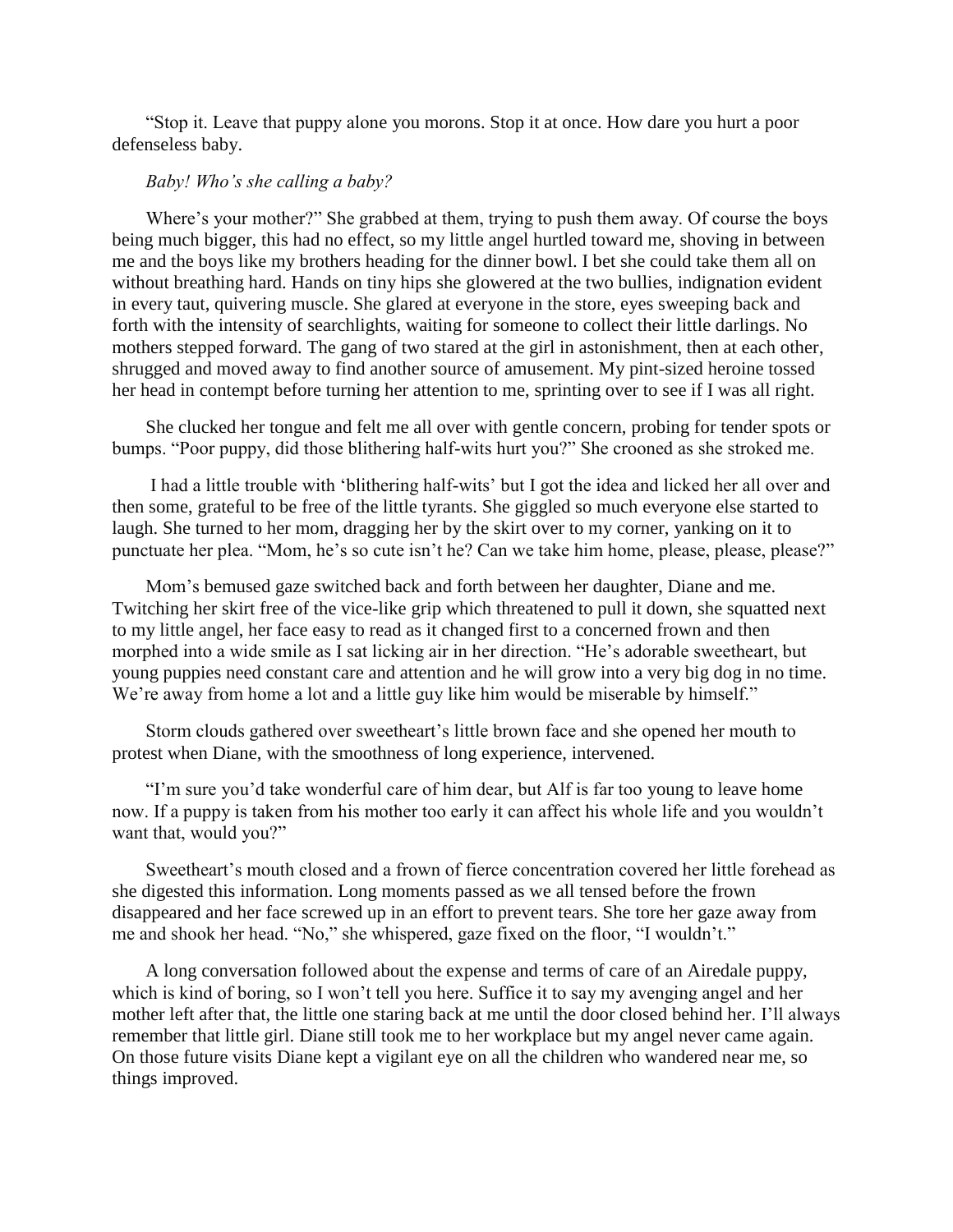In between being poked and petted, my curiosity got the better of me and I ventured out to explore and sniff for messages, trying to figure out what went on there. This workplace interested me. Chairs and shelves and assorted strange looking instruments lined the walls while rows of small high tables stood in the middle. The air held the scent of many dogs and strange odors, harsh, chemical ones which wrinkled my nose and pleasing scents, clean and fresh. The tables had long poles attached with a loop on the end. A mass of hair covered the floor, dog hair, good for snuffling, I wondered about that until one day Diane let me watch as she lifted a poodle onto one of the tables and started giving him a haircut. *Did that mean I'd have to have a haircut? Hmm. I would ask mom.* Why anyone would want to work shut up in a room all day is beyond me. The human world seems odd to me but I know I need to figure it out. As I said, we've lived with human companions since the earliest wolves bargained for food. People need us. It's a very important career and I love puzzles.

At home during the day I play with my brothers and sisters when they let me, and chase leaves and stuff, a much better way to spend time, but over the last few days Diane has been stuffing me in a small box and making it clear she wanted me to stay there. This game of hers didn't match my idea of a game but people are weird so I put up with it. The box has soft sides and mesh windows and has just about enough room for me to lie in it. There's no way to play but Diane looks pleased so I do what she wants, for a while.

About the time Diane started this, some of my brothers and sisters went away and haven't come back. I'm not too upset about this, it means fewer bruises and more food, but something is happening. Deciding to find out what, and astute as I am, it wasn't long before I noticed mom was not her usual self. Her gorgeous red hair lay lank and dull and the coarse black saddle hair on her back had lost its usual shine. She lay watching us, an expression of such sadness in her golden eyes that I grew concerned, so I left the play area and ambled over to sit next to her under the shade of a big tree.

"What's up mom, are you okay?"

Mom watched the rest of the family play as she answered. "You're all growing so fast, before long you'll be as big as me."

"Cool" I said. "I can't wait."

Mom sighed. "Alf, there are eleven of you and with all the rest of us here we're too crowded. Soon you'll all be gone."

"Leave?" I asked aghast. "What do you mean, leave?"

"It's all part of growing up Alf. Just like humans, when we grow up we go out into the world and find another home and another life."

"Why?"

"There isn't enough room here for our entire family. Daisy will have puppies soon and there will be nowhere to put them."

"New puppies are why we have to leave?"